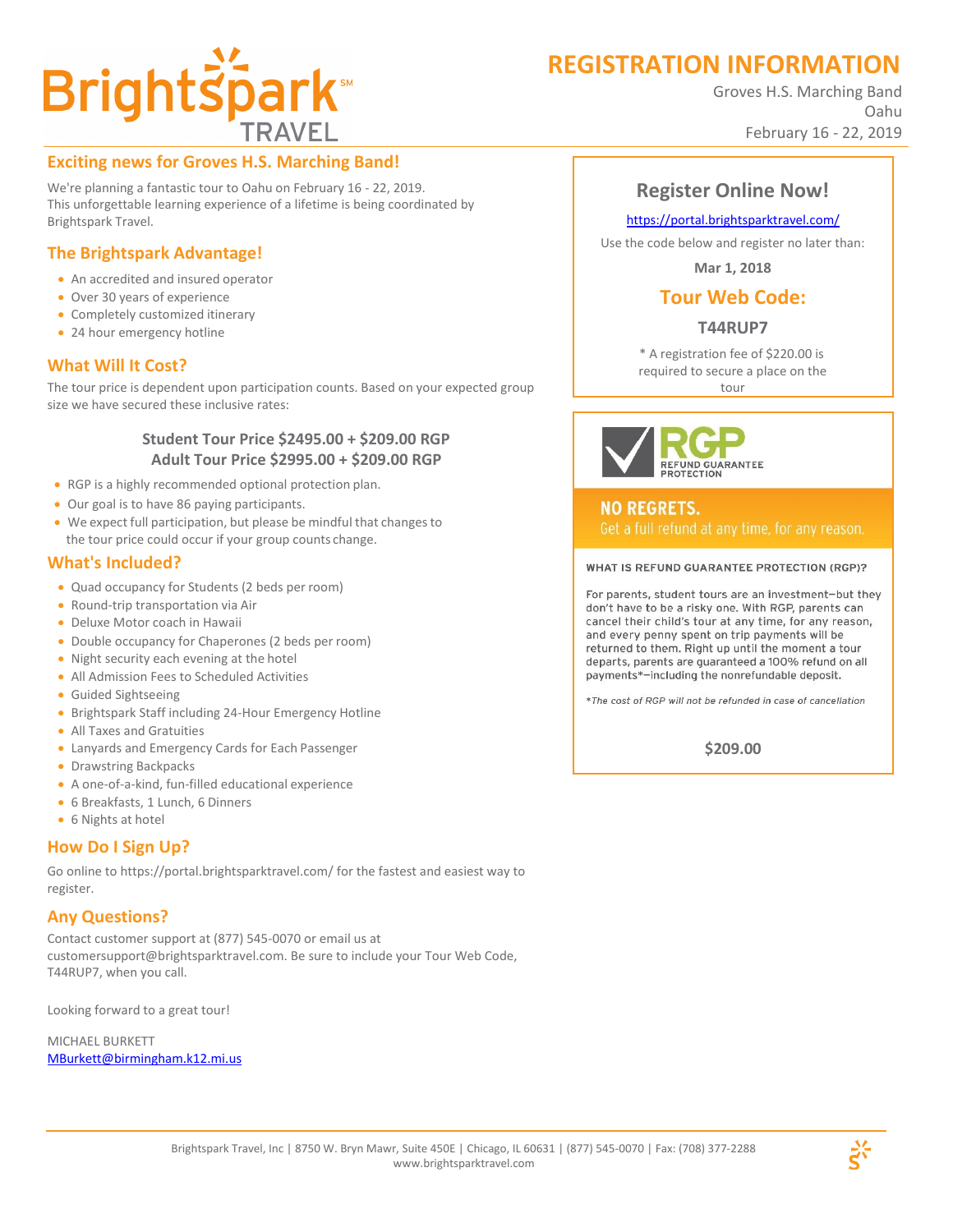

# **REGISTRATION INFORMATION**

Groves H.S. Marching Band Oahu February 16 - 22, 2019

# **Tour Highlights**

- Pineapple Express Train Tour
- Pineapple Garden Maze
- Diamond Head State Monument
- USS Missouri Performance
- USS Missouri Admission
- Pearl Harbor Visitors Center
- USS Arizona Memorial Narrated Tour
- USS Bowfin Submarine Museum
- Band Clinic at the University of Hawaii at Manoa (or similar)
- Waikiki Beach time!
- North Shore Beaches Visit
- **Performance at Ala Moana Shopping Center**
- **•** Enjoy the beach
- Eastern Oahu Shoreline Tour
- Kualoa Ranch Movie Site & Ranch Tour
- **Secret Island Admission Total Student Price: Total Student Price:**

# **Payment Information**

| Amount               | <b>Due Date</b> |
|----------------------|-----------------|
| $$220.00* + 209$ RGP | Mar 1, 2018     |
| \$325.00             | Apr 13, 2018    |
| \$325.00             | Jun 1, 2018     |
| \$325.00             | Jul 13, 2018    |
| \$325.00             | Aug 31, 2018    |
| \$325.00             | Oct 15, 2018    |
| \$325.00             | Nov 30, 2018    |
| \$325.00             | Jan 15, 2019    |

\$2,495.00 + RGP (optional)

\*Please note that the registration fee of \$220.00 is nonrefundable unless RGP is purchased. Purchasing RGP allows for a full refund at any time, less the price of RGP, should you need to cancel. For complete details, please read the General and Payment Terms & Conditions upon registration.



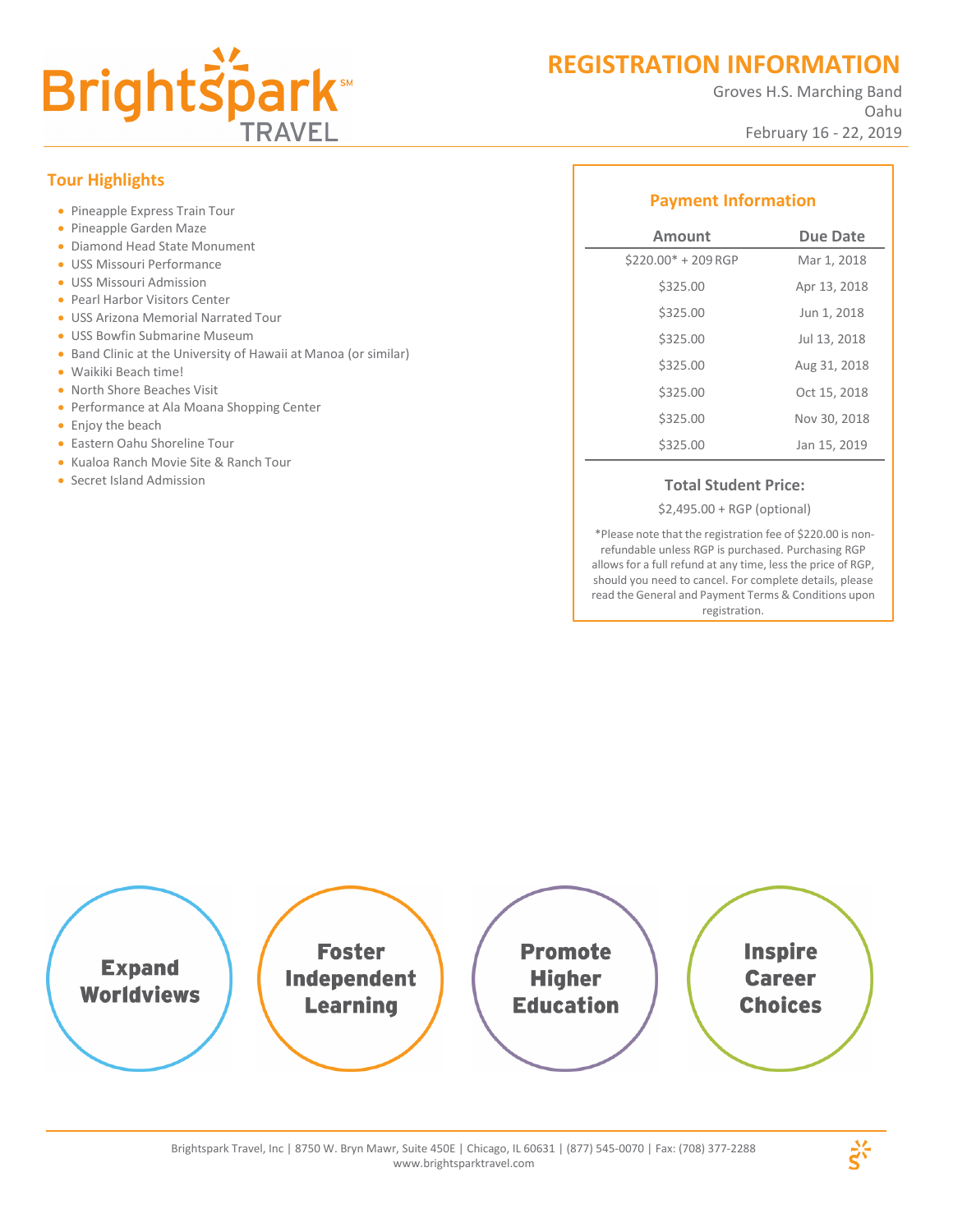

# **GROUP LEADER ITINERARY**

9:30 PM Return to the hotel

7:30 AM **Breakfast at your hotel**

view of Oahu! Lunch on your own **East Oahu Shoreline Tour Enjoy the beach Dinner Included**

8:00 AM **Breakfast at your hotel**

**Day Six - Thursday February 21, 2019**

**Outrigger Canoe Ride w/ Waikiki Beach Boys**

**Enjoy the Beach or Souvenir Shopping**

*In keeping with Brightsparks's commitment to safety and security, all of our itineraries are compliant with Department of Transportation rules and regulations giving drivers at least 9 hours off each night and a maximum of 15 hours on duty* 

*Your Brightspark Tour Director and Guides reserve the right to revise your group's itinerary due to unforeseen circumstances such as traffic, road closures, site closures, and weather. Your Tour Director or Guide will consult with the Group* 

**Waikiki Beach time!**

Lunch on your own

**Day Seven - Friday February 22, 2019**

**Dinner Cruise**

7:30 AM **Breakfast at your hotel Free time**

*during any 24 hour period.*

*Leader and Bus Driver(s) on any changes.*

Depart for Airport Lunch on your own Flight departs Flight lands

**Day Five - Wednesday February 20, 2019**

**Diamond Head State Monument** Climb to the top of Diamond head and enjoy a spectacular , panoramic

# **Groves H.S. Marching Band Hawaii**

**Day One - Saturday February 16, 2019**

Flight departs

Flight arrives

#### **Traditional flower Lei greeting!**

5:00 PM Check in at your Waikki Beach area hotel

#### **Dinner (included)**

9:30 PM Return to the hotel

Private overnight security at the hotel each evening

## **Day Two - Sunday February 17, 2019**

7:30 AM **Breakfast at your hotel**

9:15 AM **Kualoa Ranch Movie Site & Ranch Tour** 

**Secret Island Beach Party**

**Lunch (included) Visit North Shore Beaches**  See the Big Waves at Pipeline and Waimea Beaches 4:00 PM **Dole Plantation Tour**

**Pineapple Express Train & Garden Maze Dinner Included**

9:30 PM Return to the hotel

## **Day Three - Monday February 18, 2019**

7:00 AM **Breakfast at your hotel**

7:30 AM Depart for sightseeing

8:00 AM **USS Bowfin Submarine Museum**

9:30 AM **USS Arizona Memorial Narrated Tour**

#### 11:15 AM **Pearl Harbor Vistors Center and USS Arizona**

Lunch on your own

- 2:00 PM **USS Missouri Admission**
- 3:15 PM **Groves H.S. Band Performance by**

**the USS Missouri** 

**Luau Dinner with Entertainment!**

9:30 PM Return to the hotel

## **Day Four - Tuesday February 19, 2019**

7:30 AM **Breakfast at your hotel**

8:00 AM Depart for your Band Clinic

#### 8:30 AM **Band Clinic at the University of Hawaii**

Lunch on your own

#### 3:00 PM **Groves H.S. Band Performance at Ala Moana Center**

#### 6:00 PM **Dinner at Hard Rock Cafe**

Page 1 of 1 Brightspark Travel, Inc | 8750 W. Bryn Mawr, Suite 450E | Chicago, IL 60631 | (877) 545-0070 | Fax: (708) 377-2288 www.brightsparktravel.com